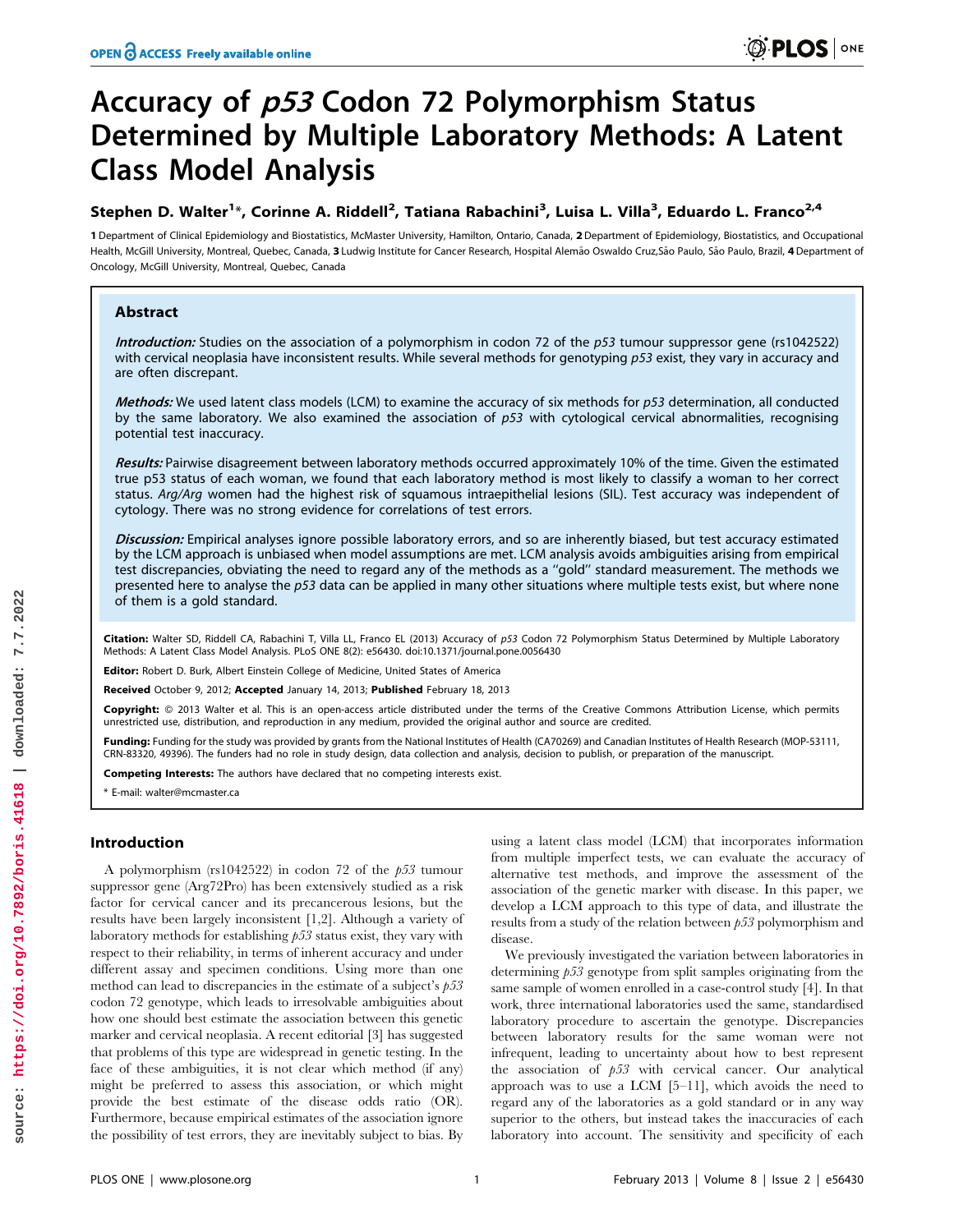laboratory's data were estimated by the LCM, and the model also adjusted the disease OR for the laboratory measurement errors.

LCMs have been widely used in many areas of medical research for situations in which a gold standard diagnosis of disease cannot be achieved, or where there are problems involved in measuring risk factors. The statistical estimation of the LCM model parameters is based on maximum likelihood, which implies some optimality in the results. Specifically, under a correctly specified model, maximum likelihood estimates are asymptotically unbiased and have maximum precision. The LCM also avoids the ambiguities caused by discrepancies in results that occur when multiple tests are used.

In this paper, we describe several LCMs used to examine the discrepancies between six competing laboratory methods for  $p53$ determination, all conducted blindly by the same laboratory. The model strategy provides estimates of accuracy for each alternative test method, even though all of them are potentially subject to error. The strength of the method is that, in doing so, we are not required to incorrectly assume that any of the methods represents a preferred or 'gold' standard measurement.

As a secondary objective we examine the association of  $p53$  with cervical abnormalities found on cytology, again taking inaccuracy of the data into account. Finally, we compare the results yielded by the latent class models with the empirical associations. The latter ignore the possibility of laboratory errors; again, this is obviously problematic, because the existence of discrepancies in test results for the same woman indicates that errors do in fact occur, and which therefore bias the empirical OR estimates.

The methods we propose are generalizable to other situations where multiple, imperfect tests exist and when it is unreasonable to assume a gold standard measure.

# Materials and Methods

#### Ethics Statement

We used a subset of data from the Ludwig-McGill cohort study of human papillomavirus (HPV) infection and cervical intraepithelial neoplasia [12,13]. Subjects entered the study only after giving signed informed consent. All of the study procedures and the informed consent were approved by the institutional review boards and ethical committees of the participating institutions: McGill University, Montreal, Quebec, Canada; the University of Toronto, Toronto, Ontario, Canada; and the Ludwig Institute for Cancer Research and the MEVNC clinic, both in São Paulo, Brazil.

# Epidemiological Study

The original study cohort consists of 2528 women aged 18–60 years (median = 33 years) from a maternal and child health program for low income families in Sao Paulo, Brazil. The racial composition of the study was comparable to that in the source population. Most women were of white (European), black, and mixed (mulata) ancestry, with less than 2% being of other ancestries. Cervical and blood samples were obtained, together with questionnaires, at the initial enrolment into the study, at follow-up visits every four months during the first year, and then twice yearly thereafter for at least eight years (with questionnaires at annual follow-up returns). This sampling was done on an unselected basis from the population of screened women, and hence is free from genetic selection bias. At the time the specimens were tested for this report there had been 24,545 visits from 2462 women, with a mean of ten visits per subject and 149,184 women months of follow-up (mean  $= 61$  months, median  $= 76$  months). We limited the dataset to women who had at least four out of six possible visits in the first two years of follow-up. More information on the study design and methods for the original study can be found elsewhere [12].

The outcome of interest in the Ludwig McGill study was twoyear cumulative risk of squamous intraepithelial lesions (SIL).We chose to exclude women whose worst cytology outcomes were Atypical Squamous Cells of Undetermined Significance (ASCUS) or Atypical Glandular Cells of Undetermined Significance (AGUS), because their results lie somewhere between the case and non-case outcomes used in our analysis. We felt that there would not be a benefit to including ASCUS and AGUS because these are ambiguous cases in which cytology was equivocal. We believe that the best comparison to examine effects of the polymorphism is by contrasting the non-equivocal categories of lesion outcome. The polymorphism in question is not a marker of disease but potentially of susceptibility to HPV and in consequence to disease.

#### p53 Codon 72 Genotyping

We assayed DNA samples from 963 women, comprising those with long term follow-up and complete cytological and HPV DNA testing results at the end of 2002, after the exclusions described above. Details of the genotyping methods are described elsewhere [14]. In brief, we amplified a 279 base-pair fragment of exon 4 of p53 by a polymerase chain reaction protocol (PCR). P53 codon 72 genotyping of the amplified products was done in all samples by four methods: (i) denaturing high-performance liquid chromatography (DHPLC), (ii) dot blot hybridization (DBH) with sequencespecific oligonucleotide probes for  $p53Arg$  and  $p53Pro$ , (iii) restriction fragment length polymorphism (RFLP) analysis after cleavage of the PCR products with the BsaJI endonuclease (RFLP-1) and (iv) with the BstUI endonuclease (RFLP-2). Two additional genotyping assays were also conducted in a subset of 144 women for whom sufficient DNA was available for extended testing. These include direct sequencing (DS) of the exon 4 amplified product and allele-specific PCR (AS-PCR).

Our analysis focused on the first four laboratory methods (DHPLC, DBH, RFLP-1, and RFLP-2). However, other analyses were carried out incorporating the additional data for the subset of women in which the DS and AS-PCR methods were also performed.

No research has been done on the determinants of error for these methods, however a separate paper by our laboratory colleagues describes the relative value of these methods from an assay performance perspective [14]. They each represent a balance between simplicity of the assay versus biological accuracy (i.e., sensitivity and specificity for the nucleotide sequences that identify the genotypes). Other than the usual work done to establish each technique in the laboratory to make sure that they work suitably based on performance standards and appropriate controls, there has been no systematic work on the repeatability of the assays in our lab or, to our knowledge, in other labs. That being said, these techniques represent legitimate alternative ways of analyzing  $p53$ codon 72 polymorphism (rs1042522).

#### Statistical Analysis

We first examined the pattern of disagreements between the results of the alternative test methods. Crude and chance-corrected levels of agreement were calculated using weighted kappa statistics using Cicchetti and Allison weights [15,16]. In our primary analyses, we considered the genotype results as a variable with 3 levels (Arg/Arg, Arg/Pro, and Pro/Pro). The Arg/Arg genotype has been associated with increased risk of cervical neoplasia in many previous studies [1,2].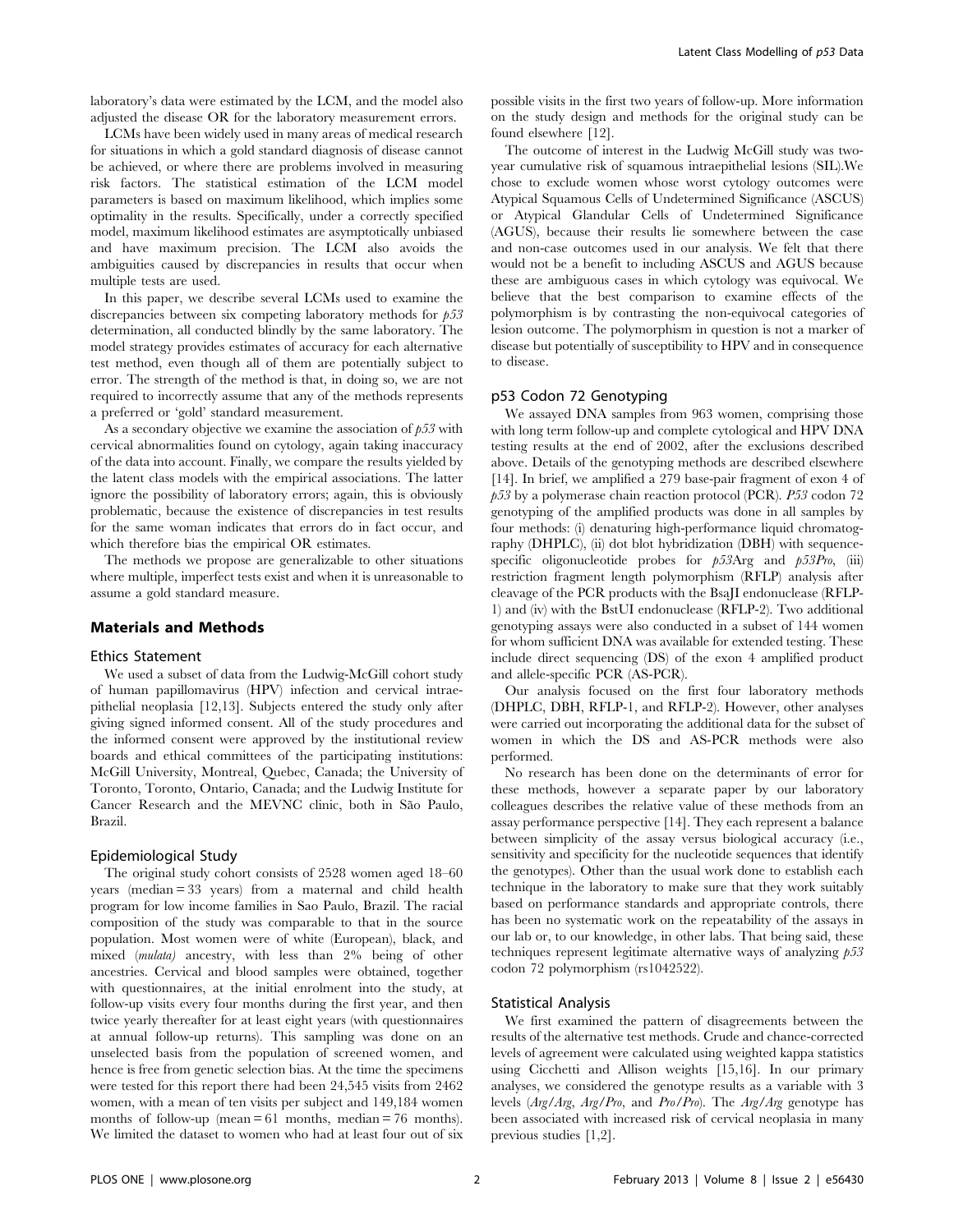In our latent class models, a woman's true  $p53$  status is the latent (unobserved) variable, and the probability of being classified into the three possible levels of the  $p53$  status by each method is estimated for each woman, conditional on her true status. These probabilities are then combined over the various possible levels of the actual status, according to the model specifications; this combination forms the contribution to the overall likelihood of the data from a particular woman. For instance, if the tests are assumed to be independent, the likelihood contribution is made up of a set of products of probabilities of the individual test results, with each set corresponding to the actual  $\beta$ 53 status of a given woman; the sets are summed across levels of actual  $p53$  status, using weights that correspond to the prevalences of the various  $p53$ genotypes.

Finally, following standard maximum likelihood methods, the logarithms of the likelihood contributions are summed over study participants, and this sum is maximised numerically to obtain estimates of the model parameters. The model parameters include the probabilities of particular test results for a woman with given  $p53$  status, and the prevalence of the various  $p53$  genotypes in the sample. Optionally, correlations between the test errors for different methods can also be incorporated. Further technical details of the latent class model approach are given elsewhere [6,11].

Our Model 1 uses the results from the four main laboratory methods used in the study (DHPLC, DBH, RFLP-1, RFLP-2) without assuming any of them to be more or less accurate than the others. The sensitivity and specificity of each test is estimated, relative to the true  $p53$  status. Model 2 augments the data used in Model 1 by additionally incorporating the cytology results. It examines the relationship between the true  $\beta$ 53 status (which is again the latent variable) and cytology. The effect of the true  $p53$ status is evaluated through the two-year cumulative risk of SIL for each  $\beta$ 53 value, and by the odds ratios of SIL between pairs of  $\beta$ 53 values. Both Models 1 and 2 assume that the accuracy of the testing methods is independent of a woman's cytology results. This assumption is later relaxed in a further analysis, as described below in the section, ''Analyses of robustness''.

For comparison with the LCM findings, we consider the empirical data, but without invoking a latent variable. For each method, the empirical approach examines the observed  $p53$  status and its association with the cytology outcome, ignoring the possibility of errors in the laboratory results. The association with cytology is assessed for each test method separately, using the empirical OR between the apparent genotype and cytology.

Finally, we executed a similar series of models to examine test accuracy using the subset of women for whom two additional test results (using the AS-PCR and DS methods) were available.

#### Analyses of Robustness

To check the robustness of our model results and examine model assumptions, several secondary analyses were carried out. First, Model 1 was repeated after excluding cases of SIL from the dataset, and changes in the model estimates were noted. Second, Model 1 was repeated using all women in the study, so that they were not excluded based on their cytology status or number of visits.

Third, Models 1 and 2 were repeated to allow test accuracy to vary by cytology status, with likelihood ratio tests being used to assess the statistical significance of this variation. For completeness, we also fitted Models 1 and 2 with test accuracy constrained to be constant across tests; likelihood ratio tests were again used to test the hypothesis of constant accuracy.

Fourth, Models 1 and 2 assume that the tests are conditionally independent, given the true  $p53$  status of an individual. To test this assumption, we fit extended LCMs that added correlation terms to represent the conditional associations of pairs of test results for women in each of the p53 groups. Likelihood ratio tests were used to evaluate if the model fit was significantly improved by the inclusion of these correlations.

Finally, two further sets of analyses were carried out with the  $p53$  polymorphism being re-grouped into only two categories (first, into  $Arg/Arg$  vs. others, and second, into  $Pro/Pro$  vs. others, these being consistent with the expectation of risk associations as reported in the literature [2]). This was done because although the total sample size in this study was substantial, when polymorphism status was analysed at three levels for each test, some crossclassified cell frequencies were nevertheless small (particularly when the cytology result was included in the model), leading to some model instability and convergence problems. Aggregation of the data into fewer test levels alleviated many of these difficulties, while still providing useful results.

#### Results

Our analyses were conducted with the R statistical package [17] and the software program LEM [18]. R was used to examine test agreement while LEM was used to run all of the models, including both the LCMs and the empirical models that do not allow for test inaccuracy.

#### Agreement of Test Results

Table 1 shows cross-tabulations of the  $p53$  results from each pair of the 4 main laboratory tests, subdivided by cytology status, and with  $p53$  taken as a variable with 3 levels for the test result. Although the majority of these pairwise test results are concordant, discrepancies were not uncommon.

Table 2 summarises the pairwise test data in terms of crude and chance corrected agreement levels. The crude agreement was 90% or better in all cases, while the weighted kappa statistics ranged between 0.84 and 0.92. While this pattern is encouraging overall, the disagreements between pairs of tests that occurs for approximately 10% of women is clearly problematic. Furthermore, when more than two tests are done, the chance of disagreement between any two tests increases substantially.

# Accuracy of Laboratory Test Methods

Table 3 shows the results of the latent Model 1 fitted to the available data from four main tests (DHPLC, DBH, RFLP-1, and RFLP-2). Each cell in the table shows the estimated classification probability for each of the three possible genotype test results (i.e., Arg/Arg, Arg/Pro, Pro/Pro), for each laboratory test and for each of the three possible genotype status levels. For instance, women who are truly Arg/Arg are estimated to have a 96.4% chance of being classified as Arg/Arg by the DHPLC method, a 2.8% chance of being classified as Arg/Pro, and a 0.8% chance of being classified as Pro/Pro.

For each of the tests, the model suggests that the most likely classification of any given woman is to her correct  $p53$  status. To clarify, the LCM estimates the probability that a woman's true status is each of:  $Arg/Arg$ ,  $Arg/Pro$  and  $Pro/Pro$ . The estimate with the highest probability, conditional on her true status, is the most likely test classification for a woman with that true status. We found that across the entire sample, the estimated true status is equal to the most likely test classification. Furthermore, the overall accuracy is reasonably high. The accuracy is high for all three  $p53$ genotypes for tests DHPLC and DBH. For test RFLP-1,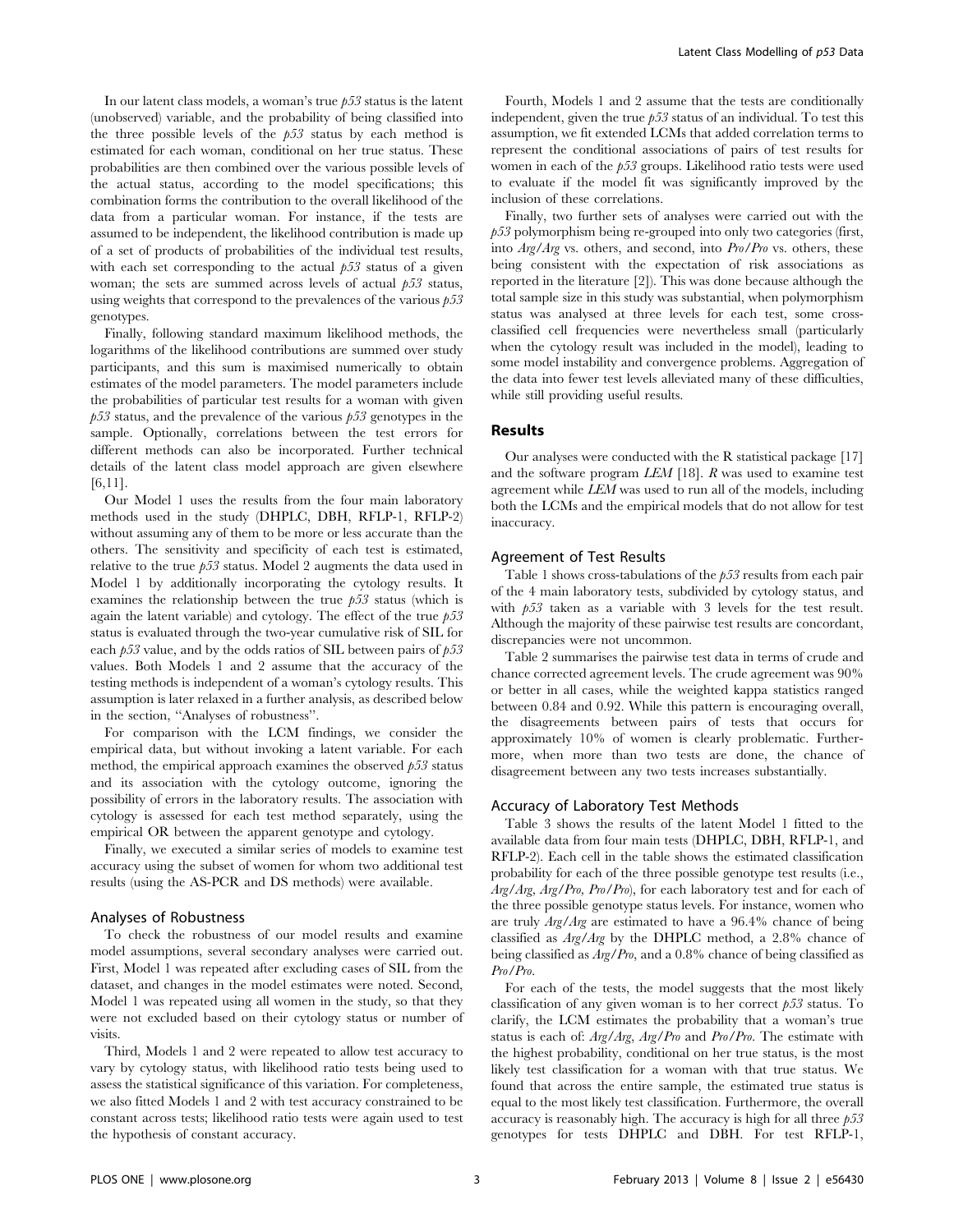Table 1. Cross tabulation of genotyping test results across four laboratory methods and by cytology status.

|                     |                          | <b>Cytology Status</b>                                          |              |                |                                                        |              |                |                |                |
|---------------------|--------------------------|-----------------------------------------------------------------|--------------|----------------|--------------------------------------------------------|--------------|----------------|----------------|----------------|
|                     |                          | <b>Negative Cytology (SIL = 1)</b><br><b>Second Test Rating</b> |              |                | Any Grade SIL $(SIL = 2)$<br><b>Second Test Rating</b> |              |                |                |                |
|                     |                          |                                                                 |              |                |                                                        |              |                |                |                |
|                     | <b>First Test Rating</b> | Arg/Arg                                                         | Pro/Arg      | Pro/Pro        | <b>Missing</b>                                         | Arg/Arg      | Pro/Arg        | Pro/Pro        | <b>Missing</b> |
| First test: DHPLC   | Arg/Arg                  | 308                                                             | 5            | 8              | $\mathbf 0$                                            | 31           | $\mathbf 0$    | $\mathbf{1}$   | $\mathbf 0$    |
| Second test: DBH    | Pro/Arg                  | 9                                                               | 365          | 9              | $\Omega$                                               | $\mathbf{1}$ | 21             | $\mathbf{1}$   | $\mathbf{0}$   |
|                     | Pro/Pro                  | 3                                                               | 4            | 139            | 0                                                      | $\Omega$     | $\mathbf 0$    | 6              | $\mathbf 0$    |
| First test: DHPLC   | Arg/Arg                  | 299                                                             | 15           | $\overline{7}$ | $\mathbf{0}$                                           | 30           | $\mathbf{1}$   | $\mathbf{1}$   | $\mathbf{0}$   |
| Second test: RFLP-1 | Pro/Arg                  | 18                                                              | 360          | 5              | $\mathbf 0$                                            | 1            | 21             | $\mathbf{1}$   | $\mathbf 0$    |
|                     | Pro/Pro                  | 5                                                               | 15           | 126            | $\mathbf{0}$                                           | $\mathbf{0}$ | $\mathbf{1}$   | 5              | $\mathbf{0}$   |
| First test: DHPLC   | Arg/Arg                  | 258                                                             | 49           | 13             | $\mathbf{1}$                                           | 29           | $\mathbf{1}$   | 2              | $\Omega$       |
| Second test: RELP-2 | Pro/Arg                  | 9                                                               | 361          | 13             | $\mathbf{0}$                                           | $\mathbf{0}$ | 22             | $\mathbf{1}$   | $\mathbf{0}$   |
|                     | Pro/Pro                  | 4                                                               | 2            | 140            | 0                                                      | $\Omega$     | $\mathbf 0$    | 6              | $\Omega$       |
| First test: DBH     | Arg/Arg                  | 302                                                             | 16           | $\overline{2}$ | $\Omega$                                               | 31           | $\mathbf{1}$   | $\Omega$       | $\Omega$       |
| Second test: RFLP-1 | Pro/Arg                  | 16                                                              | 355          | 3              | $\mathbf 0$                                            | $\mathbf 0$  | 21             | $\Omega$       | $\Omega$       |
|                     | Pro/Pro                  | $\overline{4}$                                                  | 19           | 133            | $\mathbf 0$                                            | $\Omega$     | $\mathbf{1}$   | $\overline{7}$ | $\Omega$       |
| First test: DBH     | Arg/Arg                  | 262                                                             | 50           | $\overline{7}$ | $\mathbf{1}$                                           | 29           | $\overline{2}$ | $\mathbf{1}$   | $\Omega$       |
| Second test: RFLP-2 | Pro/Arg                  | $\overline{7}$                                                  | 354          | 13             | $\mathbf{0}$                                           | $\mathbf{0}$ | 21             | $\mathbf{0}$   | $\mathbf{0}$   |
|                     | Pro/Pro                  | $\overline{2}$                                                  | 8            | 146            | $\mathbf 0$                                            | 0            | $\Omega$       | 8              | 0              |
| First test: RFLP-1  | Arg/Arg                  | 266                                                             | 46           | 9              | $\mathbf{1}$                                           | 28           | $\overline{2}$ | $\mathbf{1}$   | $\mathbf{0}$   |
| Second test: RFLP-2 | Pro/Arg                  | 3                                                               | 365          | 22             | $\mathbf 0$                                            | $\mathbf{1}$ | 21             | $\mathbf{1}$   | 0              |
|                     | Pro/Pro                  | $\overline{2}$                                                  | $\mathbf{1}$ | 135            | $\Omega$                                               | $\Omega$     | $\Omega$       | 7              | $\Omega$       |

doi:10.1371/journal.pone.0056430.t001

performance is slightly inferior to the other tests for women who are truly Pro/Pro; they have approximately a 10% chance of being incorrectly classified as Arg/Pro, and an accuracy of only 89% with this method. For test RFLP-2, the classifications are less accurate for  $Arg/Arg$  women, for whom there is an accuracy of only 84%; women in this group may be classified as  $Arg/Pro$  with probability approximately 14%. Note that all of the standard errors for these estimated probabilities are small, mostly in the range of 1–2%. However, some caution should be exercised in interpreting these results, because a few model parameters were on a boundary, with an associated zero probability of misclassification for certain data combinations (e.g. the incorrect classification of Arg/Pro women into the Pro/Pro category by test DHPLC).

It is reassuring that the most likely classification of a given woman by a laboratory test is to her true  $\beta$ 53 genotype status. Moreover, it is interesting to note that the least likely classification for homozygous Arg/Arg women is to its most dissimilar result (Pro/ Pro), and vice versa, with intermediate probabilities for the heterogeneous Arg/Pro group.

#### Genotype – Cytology Relationship

Table 4 shows estimates of the cumulative two-year risk of SIL for each level of  $p53$ , based on Model 2. Also shown are the associated ORs and standard errors from this LCM, for the Arg/ Arg and Arg/Pro groups against the Pro/Pro reference category. The results indicate that the homozygous Arg/Arg women have the highest risk, with an OR of 1.89, while women in the heterozygous

Table 2. Pairwise comparison of agreement among laboratory methods using crude agreement percentages and kappa coefficients.

|                             |                     | <b>Kappa Coefficient (ASE)</b> |            |
|-----------------------------|---------------------|--------------------------------|------------|
| Laboratory methods compared | Crude Agreement (%) | <b>Unweighted</b>              | Weighted   |
| DHPLC and DBH               | 0.95                | 0.93(0.01)                     | 0.92(0.04) |
| DHPLC and RFLP-1            | 0.92                | 0.88(0.01)                     | 0.88(0.04) |
| DHPLC and RFLP-2            | 0.90                | 0.84(0.02)                     | 0.84(0.04) |
| <b>DBH</b> and RFLP-1       | 0.93                | 0.89(0.01)                     | 0.9(0.04)  |
| DBH and RFLP-2              | 0.90                | 0.84(0.02)                     | 0.86(0.04) |
| RFLP-1 and RFLP-2           | 0.90                | 0.85(0.02)                     | 0.85(0.04) |

doi:10.1371/journal.pone.0056430.t002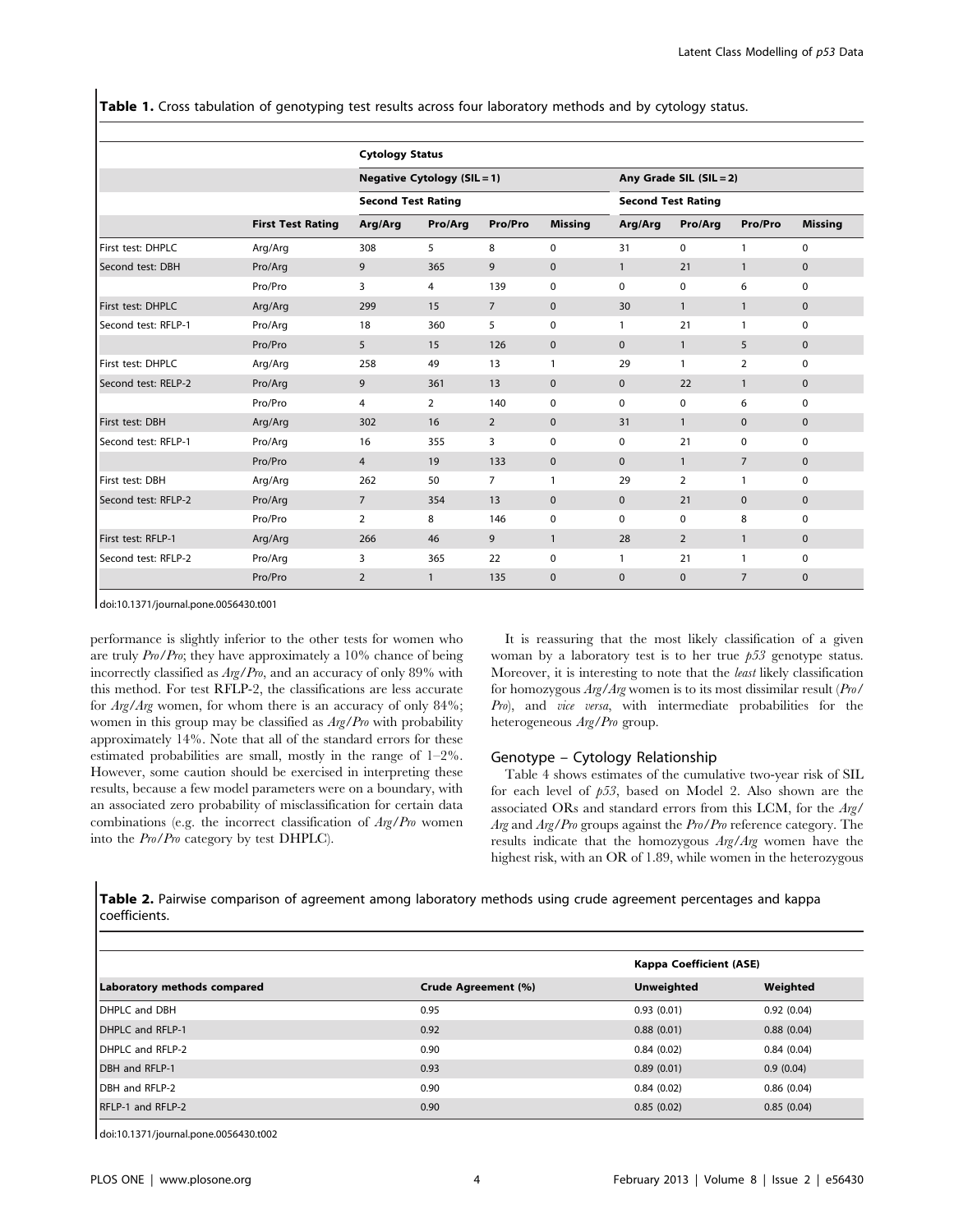Table 3. Classification probabilities (standard errors) for p53 genotype by four laboratory tests, according to true p53 status: results from Model 1.

|              |                    | True p53 status (X) |              |              |
|--------------|--------------------|---------------------|--------------|--------------|
| <b>Test</b>  | <b>Probability</b> | Arg/Arg             | Arg/Pro      | Pro/Pro      |
|              | P(Arq/Arg X)       | 0.964(0.010)        | 0.006(0.005) | 0.040(0.016) |
| <b>DHPLC</b> | P(Arg/Pro X)       | 0.028(0.009)        | 0.994(0.005) | 0.037(0.015) |
|              | P(Pro/Pro X)       | 0.008(0.005)        | $0.000*$     | 0.923(0.021) |
|              | P(Arq/Arg X)       | 0.997(0.009)        | 0.011(0.005) | 0.000(0.000) |
| DBH          | P(Arg/Pro X)       | 0.020(0.006)        | 0.978(0.008) | 0.026(0.013) |
|              | P(Pro/Pro X)       | 0.006(0.004)        | 0.012(0.006) | 0.974(0.013) |
|              | P(Arq/Arg X)       | 0.957(0.011)        | 0.023(0.008) | 0.013(0.009) |
| RFLP-1       | P(Arg/Pro X)       | 0.037(0.010)        | 0.977(0.008) | 0.102(0.024) |
|              | P(Pro/Pro X)       | 0.006(0.004)        | $0.000*$     | 0.886(0.025) |
|              | P(Arq/Arg X)       | 0.839(0.020)        | $0.000*$     | 0.006(0.006) |
| RFLP-2       | P(Arg/Pro X)       | 0.138(0.018)        | 0.978(0.008) | 0.014(0.010) |
|              | P(Pro/Pro X)       | 0.023(0.008)        | 0.022(0.008) | 0.980(0.011) |

\*Boundary solution: estimated values of zero for probability and its standard error.

doi:10.1371/journal.pone.0056430.t003

Arg/Pro group have an OR that is elevated only slightly above 1. It is important to note again that these parameters are maximum likelihood estimates, and take the possibility of laboratory errors into account. These ORs avoid the ambiguity associated with different empirical OR values from different methods, as discussed below. In addition to the parameters shown in Table 4, this model also gave estimates of test accuracy. Those results were very similar to those from Model 1, so details are not shown here.

Table 5 shows the empirical prevalences of each level of  $p53$  in the case and non-case groups of the study across the four laboratory tests. Also shown are the empirical ORs for each test, for Arg/Arg and Arg/Pro against the referent Pro/Pro group. The results are quite consistent with those of the LCM (see Table 4), but there is some variation among tests in their estimated prevalences and OR values which would lead to ambiguity if only the empirical results were calculated. For example, the Arg/ Arg genotype was associated with ORs around 2 for each test, except for DHPLC which had a somewhat higher value (OR of 2.43). The ORs for the Arg/Pro group were lower; the DHPLC, RFLP-1 and RFLP-2 methods had values close to 1, but the DHPLC method showed an approximately 50% increase in SIL risk (OR of 1.46) associated with the  $Arg/Pro$  genotype. When compared with the LCM based estimate from Table 4 (OR of 1.09) one might suspect that the DHPLC method is least accurate and presents the most biased results when considered in isolation.

Table 4. Cumulative 2-year risk (standard errors) of SIL by p53 genotype: results from Model 2.

| SIL risk (SE) | OR (CI*)         |
|---------------|------------------|
| 0.090(0.015)  | 1.89(0.38, 3.40) |
| 0.054(0.011)  | 1.09(0.19, 1.99) |
| 0.050(0.017)  | reference        |
|               |                  |

\*95% confidence interval.

doi:10.1371/journal.pone.0056430.t004

Table 5. Prevalence (standard error) of p53 genotypes in case and non-case groups, and empirical ORs, for four laboratory tests.

|                   |                    | Prevalence (SE) |                  |                     |  |
|-------------------|--------------------|-----------------|------------------|---------------------|--|
| p53 genotype Test |                    | Cases           | <b>Non-cases</b> | OR (CI)             |  |
| Arg/Arg           | DHPLC              | 0.525(0.064)    | 0.378(0.017)     | $2.43(0.25 - 4.61)$ |  |
|                   | <b>DBH</b>         | 0.525(0.064)    | 0.377(0.017)     | $1.95(0.40 - 3.50)$ |  |
|                   | RFLP-1             | 0.509(0.064)    | 0.379(0.017)     | 1.90(0.29-3.51)     |  |
|                   | RFI <sub>P-2</sub> | 0.475(0.064)    | 0.319(0.016)     | 1.97(0.44, 3.50)    |  |
| Arg/Pro           | <b>DHPLC</b>       | 0.377(0.062)    | 0.451(0.017)     | 1.46(0.13, 2.79)    |  |
|                   | <b>DBH</b>         | 0.344(0.061)    | 0.440(0.017)     | 1.10(0.18, 2.02)    |  |
|                   | RFLP-1             | 0.377(0.062)    | 0.459(0.017)     | 1.16(0.16, 2.16)    |  |
|                   | RFLP-2             | 0.377(0.062)    | 0.485(0.017)     | 1.03(0.21, 1.85)    |  |
| Pro/Pro           | DHPLC              | 0.098(0.038)    | 0.172(0.013)     | reference           |  |
|                   | <b>DBH</b>         | 0.131(0.043)    | 0.184(0.013)     | reference           |  |
|                   | RFLP-1             | 0.115(0.041)    | 0.162(0.013)     | reference           |  |
|                   | RFLP-2             | 0.148(0.045)    | 0.196(0.014)     | reference           |  |

doi:10.1371/journal.pone.0056430.t005

#### Extension to 6 Test Methods

Table 6 shows the Model 1 results for the two additional laboratory tests (AS-PCR and DS) that were used less frequently in this study (only for the subset of cases with sufficient DNA material for expanded genotyping assays). The data for the four earlier tests were also included in this analysis, giving a total of six possible tests for a given woman. The accuracy estimates for the four earlier tests were very similar to those shown already, so these numerical details are omitted from Table 6.

The results of Table 6 show that, like the previous four tests, AS-PCR and DS have their highest classification probabilities associated with the actual  $p53$  value for a given woman, but their accuracy appears to be somewhat lower than for the other four tests. For example, a woman who is Arg/Arg has a 92% probability of correct classification by the AS-PCR test, and a 90% probability with the DS test, compared to 96%, 97%, and 96% associated with DHPLC, DBH and RFLP-1 respectively. Similarly, the correctness rates for Pro/Pro women (79% for AS-PCR and 90% for DS) are inferior to the earlier tests. As seen with the other tests,

Table 6. Classification probabilities (standard errors) for p53 genotype by two additional laboratory tests, according to true p53 status: results from Model 1 with extended dataset.

|        |              | True p53 status: X (SE) |              |              |  |  |
|--------|--------------|-------------------------|--------------|--------------|--|--|
| Test   |              | Arg/Arg                 | Arg/Pro      | Pro/Pro      |  |  |
| AS-PCR | P(Arq/Arg X) | 0.915(0.037)            | 0.044(0.030) | 0.071(0.048) |  |  |
|        | P(Arq/Pro X) | 0.052(0.029)            | 0.852(0.052) | 0.138(0.064) |  |  |
|        | P(Pro/Pro X) | 0.033(0.023)            | 0.104(0.044) | 0.791(0.076) |  |  |
| DS     | P(Arq/Arg X) | 0.895(0.041)            | 0.054(0.030) | $0.000*$     |  |  |
|        | P(Arq/Pro X) | 0.105(0.041)            | 0.946(0.030) | 0.101(0.055) |  |  |
|        | P(Pro/Pro X) | $0.000*$                | $0.000*$     | 0.899(0.055) |  |  |

\*Boundary solution: estimated values of zero for probability and its standard error.

doi:10.1371/journal.pone.0056430.t006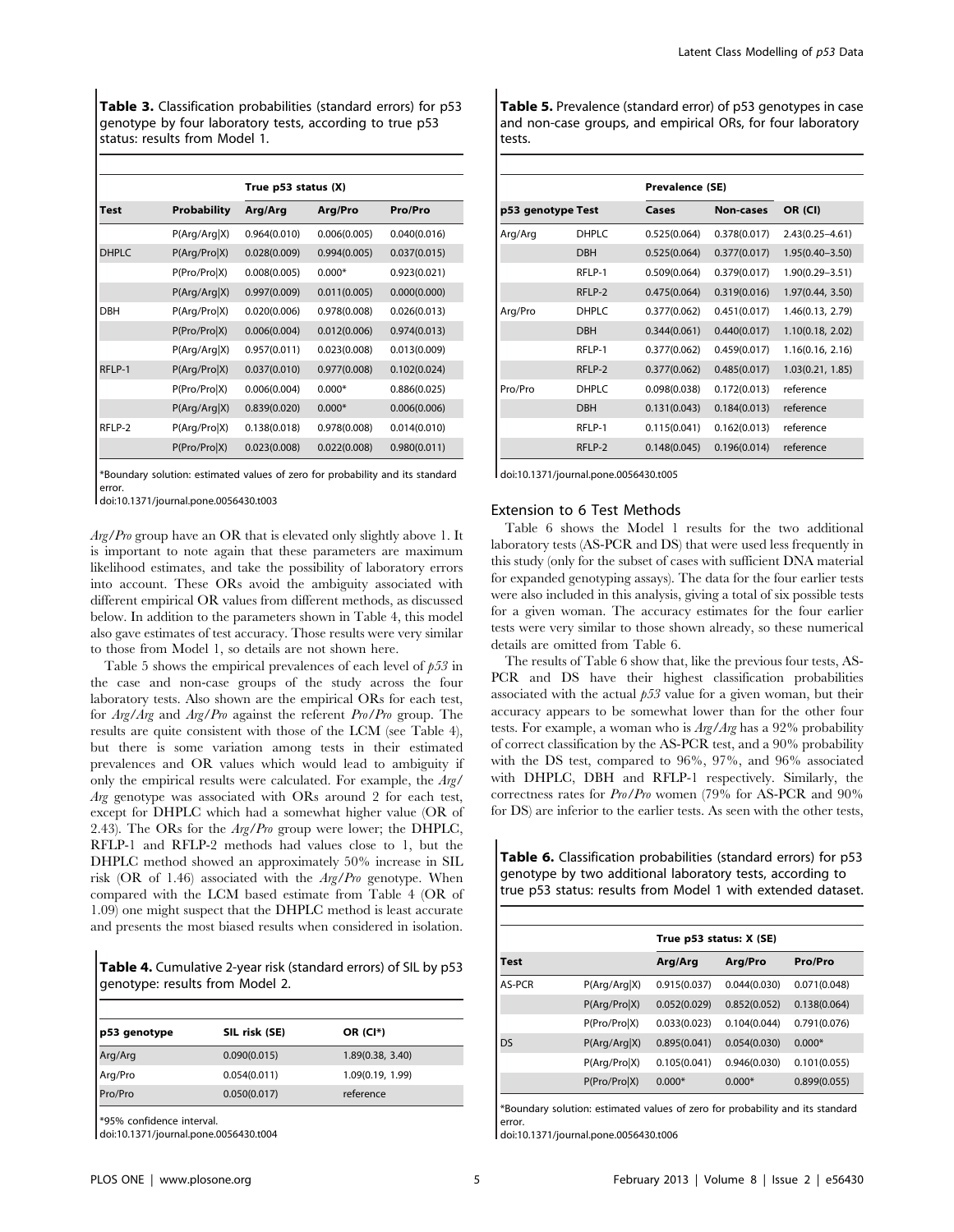AS-PCR and DS also have intermediate misclassification probabilities associated with the heterogeneous group, and the smallest misclassification probabilities for Arg/Arg women being classified into Pro/Pro and vice versa. Overall, the results suggest that AS-PCR and DS are somewhat less accurate than any of the four previous methods, but in light of the restricted dataset in which these comparisons were made it would not be prudent to make generalizations concerning assay accuracy. Note that some of the estimated probabilities in Table 6 are zero, indicating that further boundaries have been encountered. This may imply that the model parameters and their standard errors may be somewhat inaccurate, especially considering the smaller number of women with six test results available, and the correspondingly larger number of parameters required by this extended model.

## Robustness of Results

Given the difficulty of obtaining reliable estimates of accuracy specific to the SIL cases, we ran additional models after excluding them, to assess the robustness of the main results. These additional models yielded test accuracy values that were very similar to those when the SIL cases were included, such as in Table 1, and we therefore conclude that the inclusion of the SIL cases made no material difference to the results. Similarly, when all women were included, regardless of cytology status or number of visits, the results were again very similar, indicating no important impact of these exclusion criteria.

When Model 1 was extended by additionally allowing the test accuracy parameters to depend on cytology status, it failed to converge with the available data, and thus it did not provide estimates for the accuracy parameters. However, we do not expect genotype test accuracy to depend on cytology, especially when considering that one's genotype may have been measured before abnormal cytology results were documented during follow-up. When Models 1 and 2 were constrained to have constant accuracy parameters across test methods, there was a significant deterioration in the fit to the data (relative to the corresponding unconstrained model), indicating that an assumption of equal test accuracy was untenable.

The extended models that allowed for possible correlations between test errors typically showed no significant improvement in the model fit. The one exception was the suggestion of an interaction between the DHPLC and DBH methods. However, we had no *a priori* reason to expect a correlation between this particular pair of tests. Bearing in mind that there are 6 pairwise correlations between the 4 tests, a multiple comparisons adjustment to the p-value of the DHPLC-DBH association renders it non-significant. Overall we conclude that there is no strong evidence for correlated test errors, and that the results from models assuming conditional independence are valid.

When the analyses were repeated using the  $p53$  latent variable at only 2 levels (Arg/Arg vs. Arg/Pro and Pro/Pro combined, or Pro/ Pro vs.  $Arg/Arg$  and  $Arg/Pro$  combined) the corresponding estimates of classification probabilities were very similar to those shown in Table 3, but with the advantage that no parameters hit their boundaries of an estimated zero probability. This suggests that although several of the parameters fall on the boundary in the Model 1 results with three levels for  $p53$ , the other estimates are trustworthy, despite the greater demands on the data by a model with three levels for  $p53$  as opposed to only two.

# Discussion

Latent Class Modelling of p53 Data

risk of cervical cancer or precancer. Although the association is biologically plausible because of the different binding affinities to the E6 gene of HPV by the resulting  $Arg$  and  $Pro$  products, there has been considerable heterogeneity in risk estimates across studies [1,2]. At least some of the heterogeneity may have been due to variations in accuracy and reproducibility of the different assays available to genotype this polymorphism, which prompted us to examine the issue using a data modelling approach in a study in which multiple assays were used to genotype  $p53$ . Our work in examining the variability in genotyping methods was prompted by the state of uncertainty in the literature at the time. More recent work indicated that although plausible the association may not be real or may be too small to be of clinical relevance [2]. Furthermore, the issue of population stratification, in which race confounds the relationship between p53 status and the outcome, could bias our effect estimates. As previous studies have found that allele frequencies vary across ethnic groups and that the risk of cervical cancer varies by ethnicity it could be the case that population stratification may have biased the effect estimate. Among the three primary racial groups, we found very little difference in the risk of the outcome (risk varied between 8 and 10%) and preliminary analyses of the same data showed that race and age-adjusted effect estimated did not vary importantly from crude estimates (data not shown). However, irrespective of the true nature of the relation between p53 codon 72 polymorphism and cervical neoplasia, we believe that the LCM methodology reported here is a useful tool to examine the relation between disease and a biomarker that is measured with error.

The main advantage of applying the LCM approach to this dataset is that it provides detailed estimates of the accuracy of each laboratory method. In particular, the models yield estimates of the probability of correct or incorrect classification of the  $p53$ genotype, from each level of the actual genotype variable to each possible observed value, for each test. We are therefore able to assess and compare the performance of each method, but without incorrectly assuming any one of the tests to be a reference or gold standard.

In this study we found that each method had the highest probability of classifying a given woman into her actual  $p53$ category; the least likely misclassifications were from actual Arg/Arg into apparent Pro/Pro, and vice versa. However, the tests did vary significantly in their accuracy. In our analysis, the DHPLC and DBH laboratory methods were very accurate across levels of p53 status, while the RFLP-1 and RFLP-2 methods were slightly inferior as they misclassified women of a particular p53 status more than 10% of the time.

We also tried to investigate if test accuracy depended on whether a woman had abnormal cytology or not. The number of SIL cases was relatively small, which limited our capability to demonstrate such an effect, if it exists; however, it is reasonable to assume that test accuracy does not depend on cytology, especially considering that abnormalities may not have been present when the genotype was measured.

The LCM analyses also provide estimates of the OR between the p53 genotype and cervical abnormalities, taking possibility of genotype measurement errors into account. These ORs are based on the ensemble of available test information for each woman, and, being based on maximum likelihood principles, enjoy asymptotic unbiasedness and optimally maximal precision for a correctly specified model. In contrast, the empirical estimates of the OR are based on the subset of data from each method in turn. The empirical test-specific estimates inevitably vary (e.g. the DHPLC test shows substantially higher ORs than the other frequently used tests), and so it is not immediately obvious which

Since 1998 [19], there have been numerous studies examining the association between  $p53$  codon 72 genotype (rs1042522) and